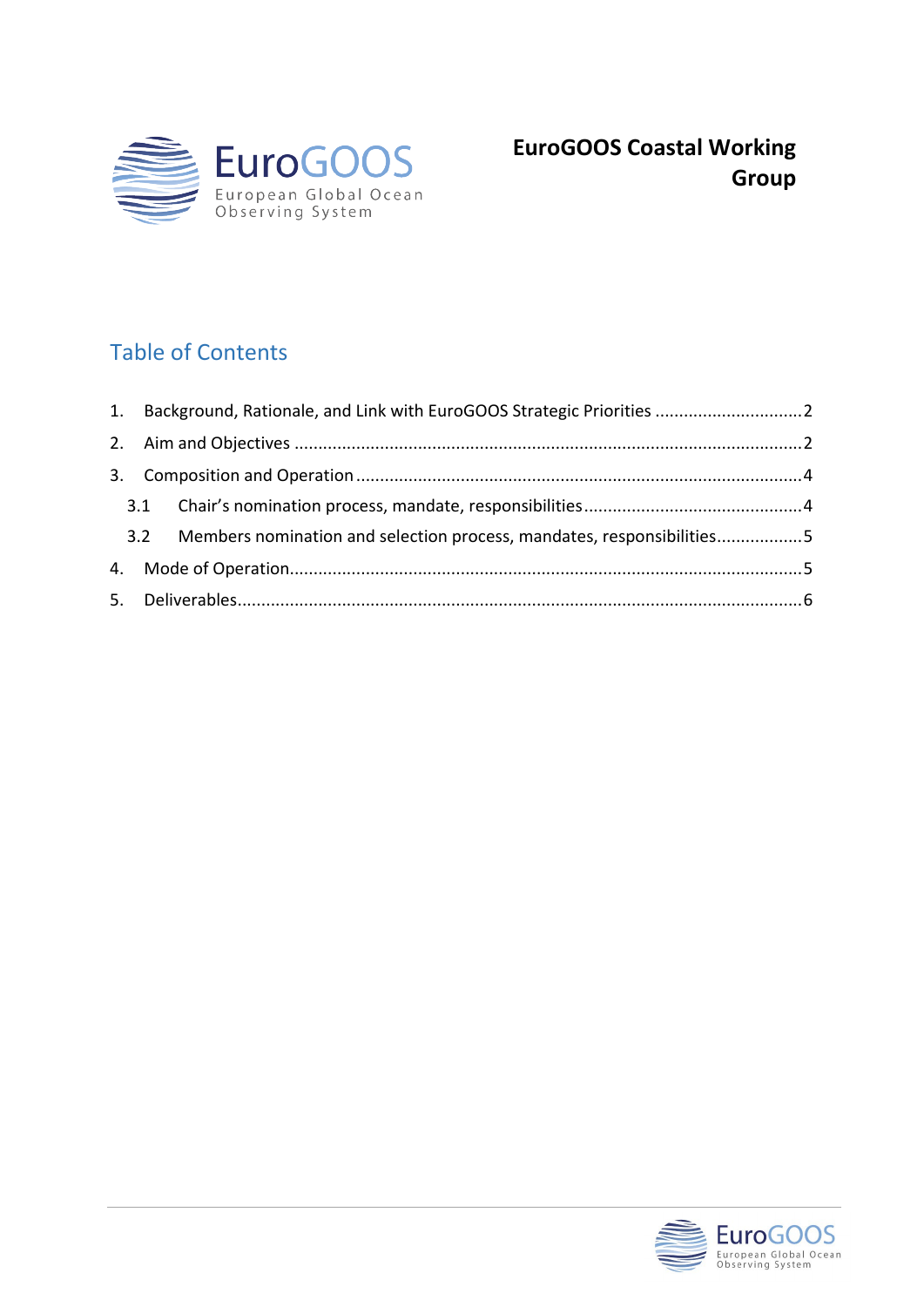# <span id="page-1-0"></span>1. Background, Rationale, and Link with EuroGOOS Strategic **Priorities**

Page | 2 The major interface between humans and the ocean occurs in the coastal seas. Major marine industries thrive in this area while European citizens make daily use of the coastal ocean for tourism, leisure and recreation. Operational oceanography assists both industry and the general public to make decisions about they use and access the coastal ocean. Our community has developed a wide range of products and services for such use cases.

The value chain for marine information comprises observations made at sea, satellite data and ocean forecasts and analysis providing specific products and services for end-users. The Copernicus programme of the EC supports the gathering of satellite data and a core service for marine users (CMEMS) primarily based on ocean forecasts and analysis. The EC emphasises that gathering in-situ data is the responsibility of EU member states. Challenges exist at member state level to sustain ocean observations and there are gaps in data availability for many reasons.

EuroGOOS previously instituted a Coastal Modelling Working Group (COSMO) that focused on specific issues related to coastal modelling. The aim of this working group is to examine the entire value chain from coastal observations, satellite data, ocean forecasts and analysis to products and services for coastal users with a view to examining sustainability of the system, fitness for purpose of the existing system and future steps that the EuroGOOS community can take to secure and improve all elements of the coastal value chain.

The EuroGOOS Coastal working group will build upon significant initiatives already completed or underway that have focused on coastal observing. These include, but are not limited to, the work of the JERICO and JERICO-NEXT EC projects, activities within EuroGOOS working groups, task teams and the five regional operational oceanographic systems now established. A key early priority for the Coastal working group will be to document the existing and planned activity to provide a status of the coastal observing system at the present time.

The aims and objectives of this working group are designed to support four specific areas of the EuroGOOS Strategic Agenda 2020 and the short-term priority areas, namely sustained observations, data matters, product development and communication (see section 3).

## <span id="page-1-1"></span>2. Aim and Objectives

#### **Sustained observations:**

- a) Develop an up to date status of Europe's coastal observing system including all relevant projects, programmes and initiatives at EC and national level.
- b) Establish the extent to which coastal observations made by ROOS and by platform (TTs) have a sustainable funding horizon.
- c) Identify requirements and gaps for developing coastal oceanographic services as part of EOOS including areas that are under-sampled and lobby for funding of gap areas.

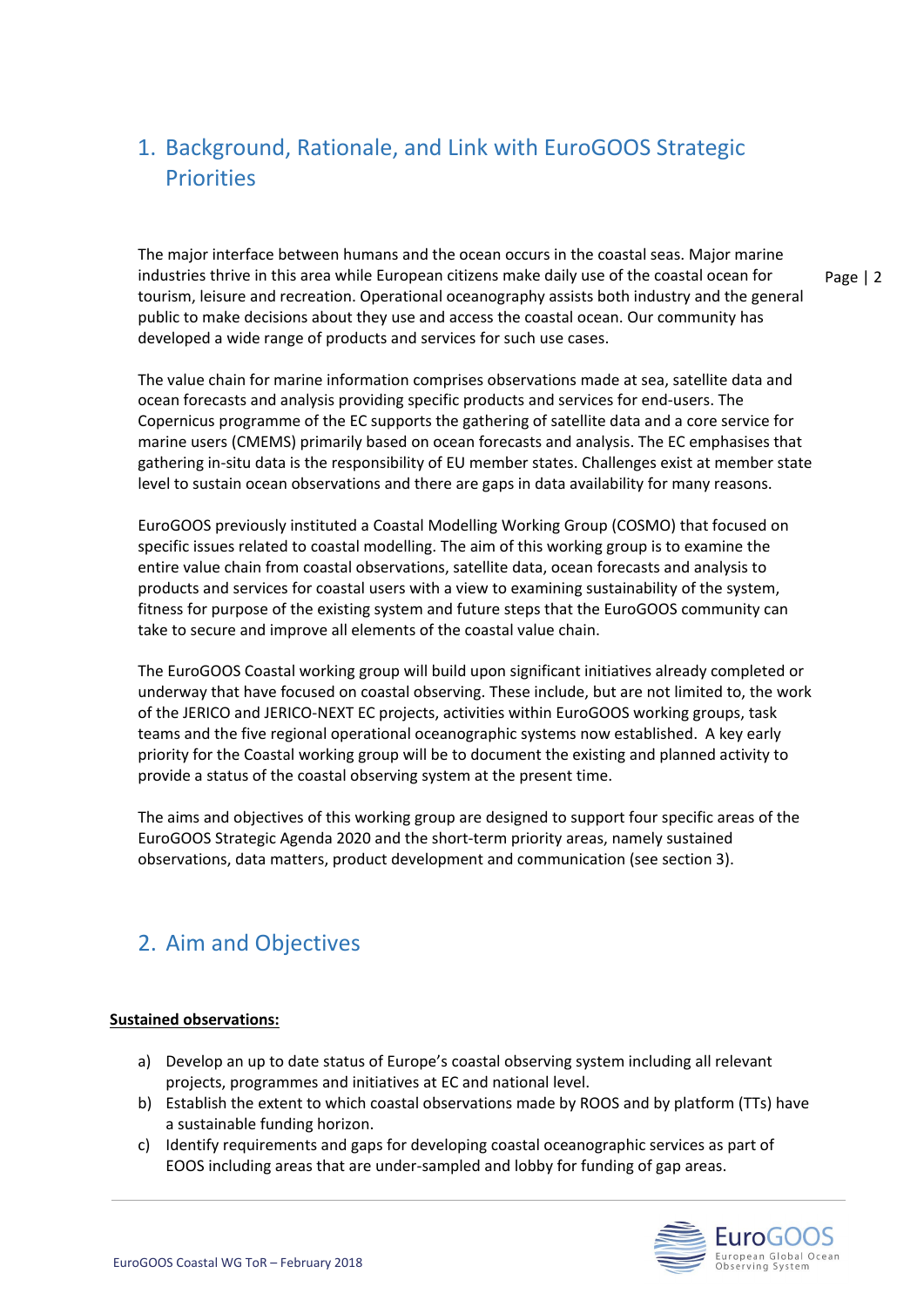- d) Assess results from EMODnet checkpoints and fitness for purpose of OSCAR tool (WMO) and EEA database in detailing requirements for coastal ocean observations.
- e) Recommend key coastal data/service providers that could become part of the EuroGOOS community. Include and access all EU funded projects and other databases that gives access to coastal data.

#### **Data:**

Page | 3

- a) Identify data sets that are required for coastal applications but that are not widely available or made public and develop strategies to unlock required data sets. This should include an investigation of physical, chemical and biological datasets collected by regional conventions e.g. HELCOM, OSPAR and international entities such as e.g. ICES where substantial data repositories exist.
- b) Explore mechanisms where the operational oceanographic community can submit/archive data with regional conventions and ICES among others.
- c) Identify potential data sets for near real time delivery to operational systems
- d) Develop and convey to operators of future satellite the data requirements to underpin coastal operational oceanography e.g. high resolution salinity
- e) Verify data availability maps produced by AtlantOS , Odyssea, EEA, Mercator and other projects to ensure they are up to date and accurate.
- f) Identify gaps in both available data and associated meta data. This should be referenced to the emerging Essential Ocean Variables and the requirements of research, non-research and industry users among others.
- g) Harmonize data provided by different operators (format, Spatial and temporal coverage)
- h) Investigate data fusion techniques and statistical analysis (including quality)
- i) Investigate alternative to ftp for delivery of existing and new data sets.
- j) Assess implications of INSPIRE member state geoportals and data sharing principles in an operational oceanography context

(Note: i) and j) could be considered a DATA-MEQ working group activity.)

#### **Ocean models and forecasts:**

- a) With SAWG outline the future priority research topics in terms of model development.
- b) Assess requirements for hydrological forecasts to be coupled with existing models (including coastal forecasting models that link ocean models and hydrological models )
- c) Data assimilation: analyse the appropriateness of various coastal data sets for assimilation into operational models (feasibility, availability and usefulness e.g. improvement in model skill).
- d) Assess benefits of downscaling as a means of delivering improved solutions for user needs

#### **Products:**

- a) Jointly develop an inventory of coastal oceanographic products (based on models, satellites and in-situ observations) covering European coastal seas.
- b) Gather requirements from both scientific and non-research users from different socioeconomic sectors.

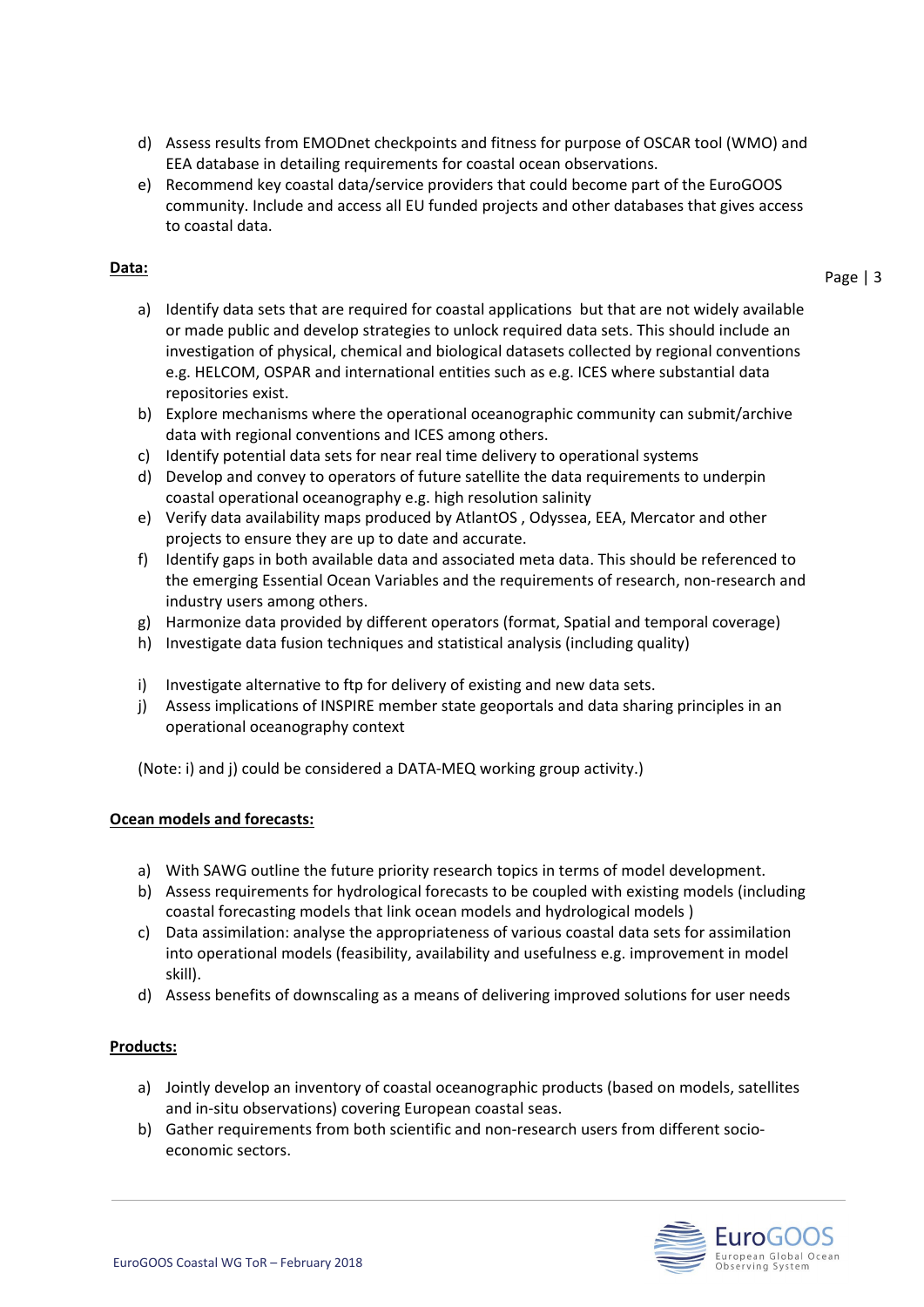- c) Jointly assess the fitness for purpose of the current product portfolio and suggest future products that could be co-developed for users.
- d) Document/assess the added value that the EuroGOOS ROOSs, Task teams and Working groups can bring to products and information services developed
- a) Include statistical analysis of harmonized data if possible and quality flags; (This point would give a better overview of what can be achieved by the available data)
- b) Include relevant indicators to different users or at least to MSFD, OSPAR/HELCOM, communities.
- e) Include Multi-model ensembles and products that integrate observations, model and satellite data in product catalogue.

#### **Communication:**

- a) Web interface to display oceanographic products for Europe's coastal seas.
- b) Identify communication priorities for coastal operational oceanography to include targets and tools to reach the identified target audiences.
- f) Concretize the link with other big players and national bodies through dissemination activities of proposed products

#### **Proposed Outputs of the working group:**

- Workshop on sustainability of existing coastal ocean observing systems and associated report(s)
- Coastal oceanographic service(s) requirements report
- Targeted list for future members of EuroGOOS
- Inventory of target new data sets required for coastal services
- Updated data availability maps for European coastal seas.
- Inventory of coastal oceanographic products from EuroGOOS members
- Report on future oceanographic products for coastal applications
- Design and deploy web interface for oceanographic products
- Communication plan for coastal oceanographic value chain.
- Review paper on requirements include data gaps and proposed roadmap

## <span id="page-3-0"></span>3. Composition and Operation

The working group is composed of a chair, with potentially a co-chair or a vice-chair, and members. Chair is supported by a dedicated officer at the EuroGOOS office.

#### <span id="page-3-1"></span>**3.1 Chair's nomination process, mandate, responsibilities**

Chair must be a representative of a EuroGOOS member organization<sup>1</sup>. A chair can be supported by a vice-chair. In this case, the mandate and role and responsibilities are the same as for the chair. Vice-



Page | 4

<sup>1</sup> <http://eurogoos.eu/about-eurogoos/members>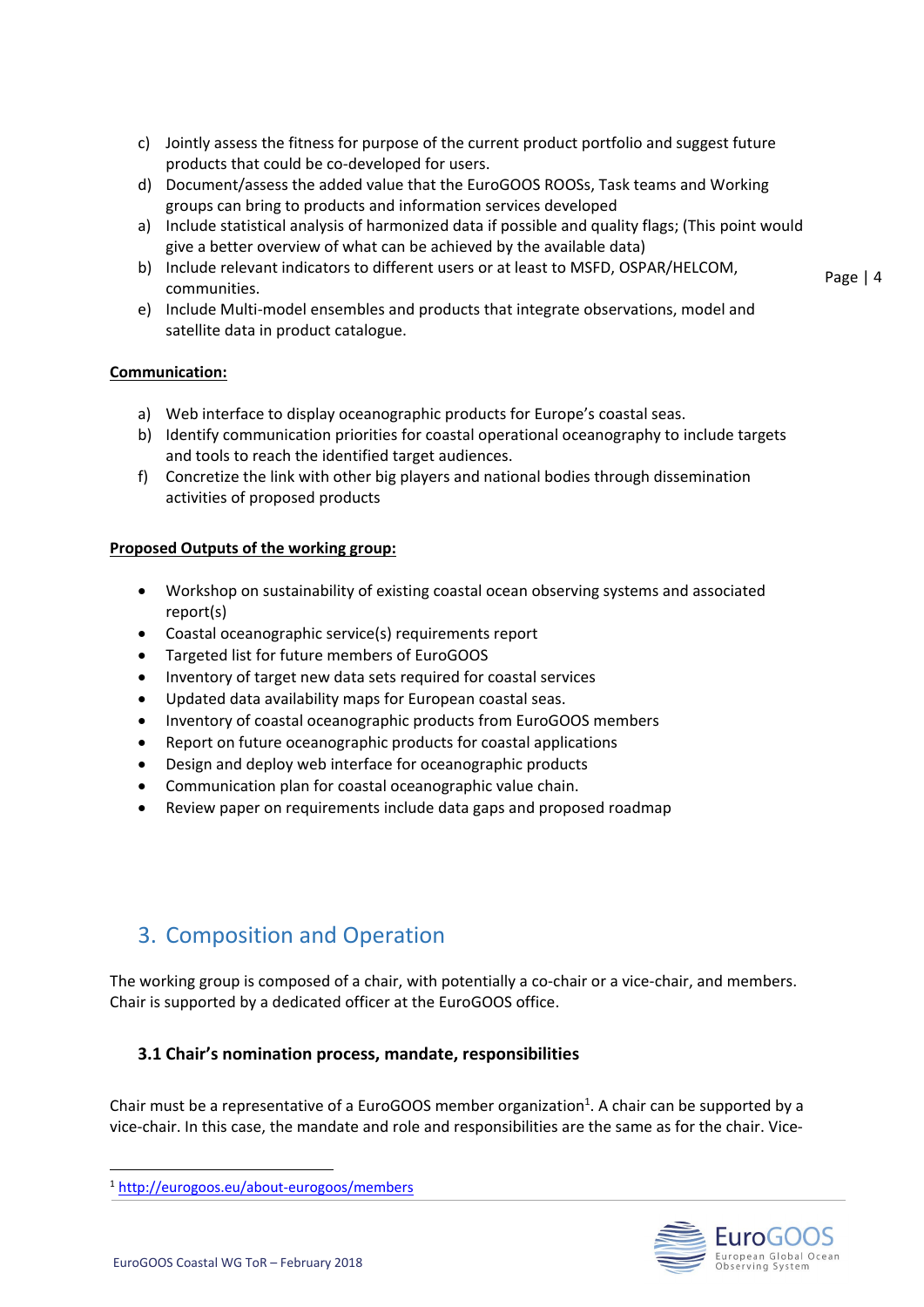chair takes on the role of chair if the chair is unable to act. The chair is nominated by the EuroGOOS Executive Directors Board and approved by the EuroGOOS General Assembly. The chair's mandate is for three years, renewable once, upon re-election for a two-year term.

Chair is responsible for:

- Oversight of the working group;
- Page | 5 • Alignment of the working group's work with its terms of reference and with the EuroGOOS strategy;
- Developing the working group yearly implementation plan in line with the above;
- Reporting to the EuroGOOS General Assembly and EuroGOOS Executive Directors Board (including both at physical meetings and in writing);
- Regularly reviewing the membership of the working group (e.g. once a year);
- Regularly liaise with the EuroGOOS office to follow up on the working group's alignment with the other EuroGOOS activities (at least monthly);
- Represent the working group at external meetings.

### <span id="page-4-0"></span>**3.2 Members nomination and selection process, mandates, responsibilities**

Members are selected based on a call for nominations to the EuroGOOS members. If there is not enough expertise within the EuroGOOS member organizations, working group members can be selected through an external call for expression of interest.

Members are selected based from the pool of nominations by the chair and the EuroGOOS office, keeping in mind the spread and representativeness in expertise, geographical representation and the gender balance on the group.

Members do not have an established mandate unless the activity is terminated. However, membership is reviewed by the chair and the EuroGOOS office on a regular basis and can be terminated if the member does not fulfil the below responsibilities.

Members' responsibilities are to:

- Participate in the working group activities;
- Deliver outputs as required, orally or in writing, in a timely manner;
- Represent the activity at external meetings, upon agreement with the chair and the EuroGOOS office;
- Attend working group meetings;
- Follow-up on the developments related to the working group's activity, to ensure the working group's work is timely and topical.

## <span id="page-4-1"></span>4. Mode of Operation

The terms of reference for the working group are developed by the EuroGOOS office in liaison with the chair and submitted first to the EuroGOOS Directors Board and then to the EuroGOOS General Assembly for approval.